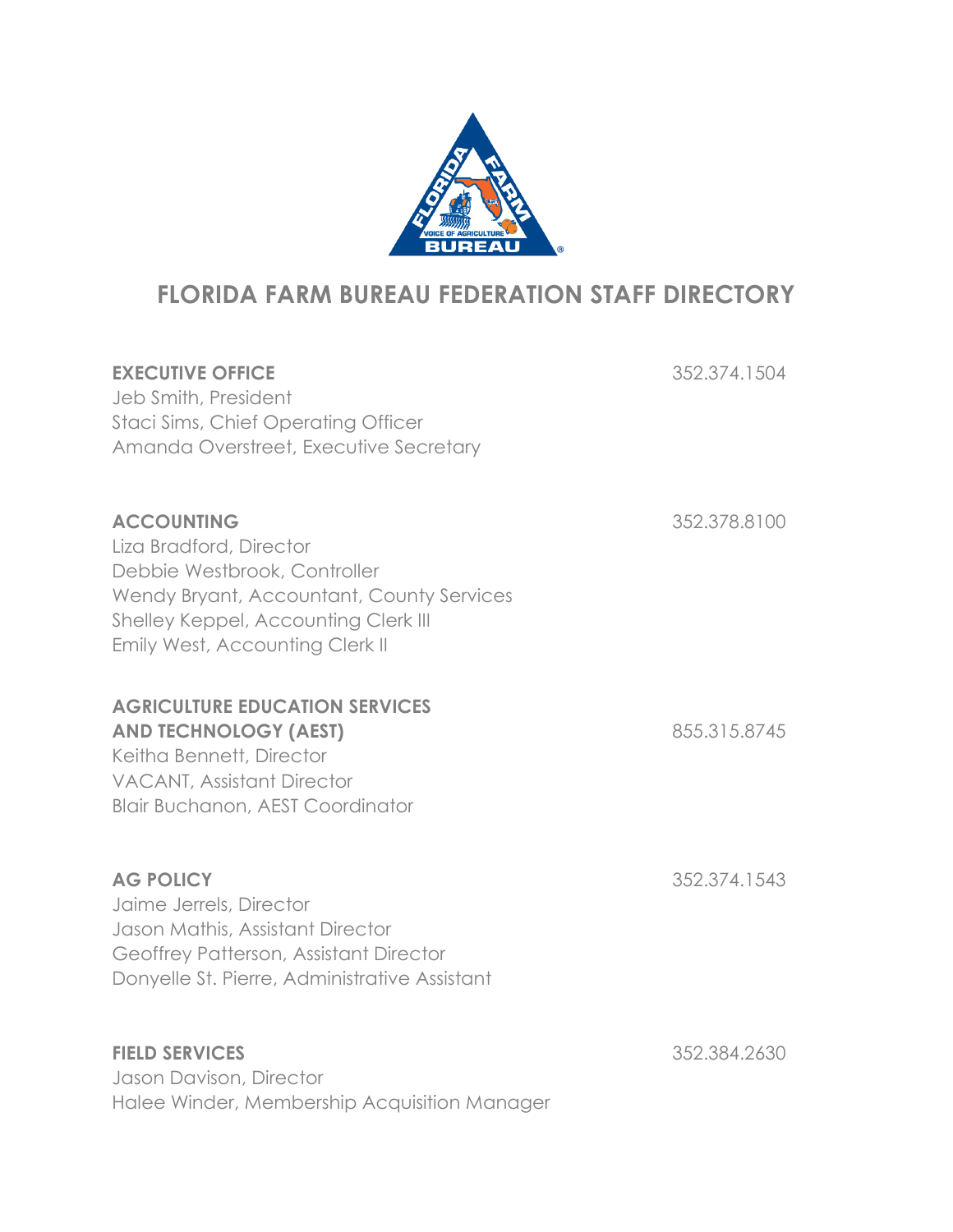Michele Curts, Leadership Programs Coordinator Lauren Philipps, Member Benefits Marketing Representative Caraline Coombs, Membership Assistant Taylor Swoyer, Administrative Assistant Allen Scheffer, District 1 Field Representative Hannah Love, District 2 Field Representative Greg Harden, District 3 Field Representative Jared Lanier, District 4 Field Representative Ellen Cruz, District 5 Field Representative Andy Neuhofer, District 6 Field Representative Kyndall Bauer, District 7 Field Representative Sam Phares, District 8 Field Representative

## **FLORIDA AGRICULTURAL MARKETING ASSOCIATION (FAMA)** 352.728.1561 Chad Roberts, Director Nathan Stewart, Assistant Director Suzanne Makin, Operations Manager Jill Gonzalez, Administrative Assistant **GOVERNMENT AND COMMUNITY**

### **AFFAIRS** 352.374.1543

Charles Shinn, Director Curt Williams, Assistant Director Jake Fojtik, Assistant Director Donyelle St. Pierre, Administrative Assistant

### **NATIONAL AFFAIRS** 352.384.2658

John Walt Boatright, Director

#### **PUBLIC RELATIONS AND COMMUNICATIONS** 352.374.1535

Rachael Smith, Director Cacee Hilliard, Assistant Director Shelby Martin, Communications Coordinator VACANT, Digital Media Coordinator